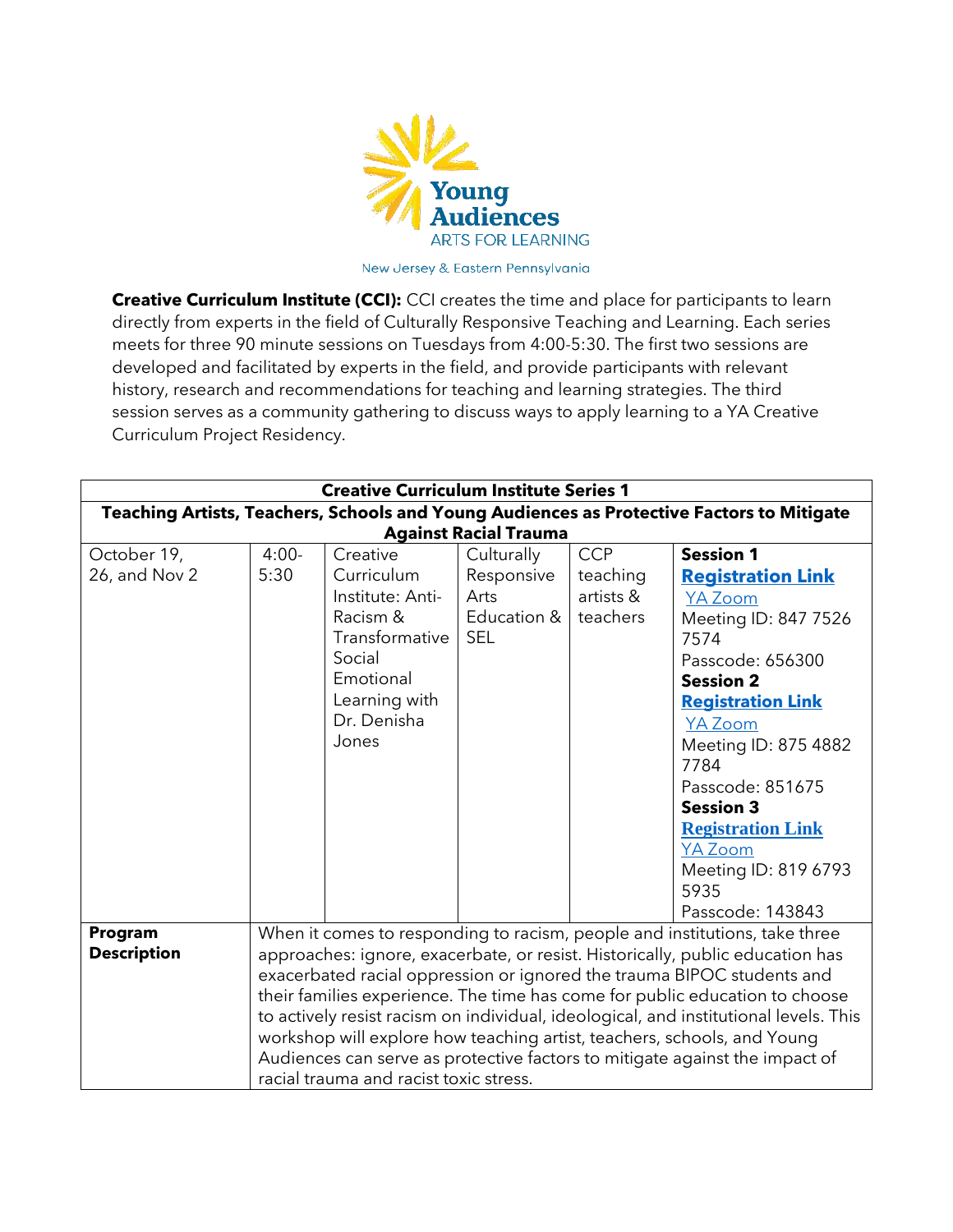|                                      | Denisha Jones is the Director of the Art of Teaching Program at Sarah<br>Lawrence College. After earning her bachelor's degree in early childhood<br>education from the University of the District of Columbia, Dr. Jones worked<br>as a kindergarten and preschool teacher, and a preschool director. She<br>earned her Ph.D. in Curriculum and Instruction from Indiana University in<br>2013. In 2018, she earned her Juris Doctor from the David A. Clarke School<br>of Law at the University of the District of Columbia.<br>Dr. Jones is an education justice advocate and activist. She serves as the<br>Director of Early Childhood Organizing for Defending the Early Years, Inc,<br>and is the interim Assistant Executive Director for the Badass Teachers<br>Association. Since 2017, she served on the steering committee for the<br>national Black Lives Matter at School Week of Action. In 2019, Dr. Jones<br>joined the Anji Play Study Fellowship program where she will learn about the<br>true play movement based out of the Anji province in China and become an<br>Anji Play Ambassador.<br>Her research interests include organizing activist research projects that<br>challenge dominant deficit views of Black children and the Eurocentric<br>curriculum; documenting the value of play as a tool for liberation with an<br>emphasis on global approaches to play; and leveraging the intersection of<br>public policy, social movement lawyering, and critical social justice education |                                                                       |                                                                                                                                                       |  |  |
|--------------------------------------|----------------------------------------------------------------------------------------------------------------------------------------------------------------------------------------------------------------------------------------------------------------------------------------------------------------------------------------------------------------------------------------------------------------------------------------------------------------------------------------------------------------------------------------------------------------------------------------------------------------------------------------------------------------------------------------------------------------------------------------------------------------------------------------------------------------------------------------------------------------------------------------------------------------------------------------------------------------------------------------------------------------------------------------------------------------------------------------------------------------------------------------------------------------------------------------------------------------------------------------------------------------------------------------------------------------------------------------------------------------------------------------------------------------------------------------------------------------------------------------------------------------------|-----------------------------------------------------------------------|-------------------------------------------------------------------------------------------------------------------------------------------------------|--|--|
| <b>Learning</b><br><b>Intentions</b> | to dismantle the neoliberal assault on public education.<br>Recognize how education has historically exacerbated or ignored<br>racial oppression                                                                                                                                                                                                                                                                                                                                                                                                                                                                                                                                                                                                                                                                                                                                                                                                                                                                                                                                                                                                                                                                                                                                                                                                                                                                                                                                                                     |                                                                       |                                                                                                                                                       |  |  |
|                                      | Describe what it means to be anti-racist<br>Discuss strategies for ensuring schools and Young Audiences<br>$\bullet$                                                                                                                                                                                                                                                                                                                                                                                                                                                                                                                                                                                                                                                                                                                                                                                                                                                                                                                                                                                                                                                                                                                                                                                                                                                                                                                                                                                                 |                                                                       |                                                                                                                                                       |  |  |
|                                      | programs serve as protective factors against racial trauma                                                                                                                                                                                                                                                                                                                                                                                                                                                                                                                                                                                                                                                                                                                                                                                                                                                                                                                                                                                                                                                                                                                                                                                                                                                                                                                                                                                                                                                           |                                                                       |                                                                                                                                                       |  |  |
| <b>YA Connections</b>                | NJSLS-VPA: Artistic<br>Process; Creating; Anchor<br>Standard 1:<br>Conceptualizing &<br>Generating Ideas<br>NJSLS-VPA: Artistic<br>Process; Responding;<br>Anchor Standard 7:<br>Perceiving and Analyzing<br>Products                                                                                                                                                                                                                                                                                                                                                                                                                                                                                                                                                                                                                                                                                                                                                                                                                                                                                                                                                                                                                                                                                                                                                                                                                                                                                                | <b>Culturally Responsive</b><br>Practice<br>Social Emotional Learning | <b>Professional Standards</b><br>for Educational<br>Leaders Standard 3:<br>Equity & Culture<br>Standard 4: Curriculum,<br>Instruction &<br>Assessment |  |  |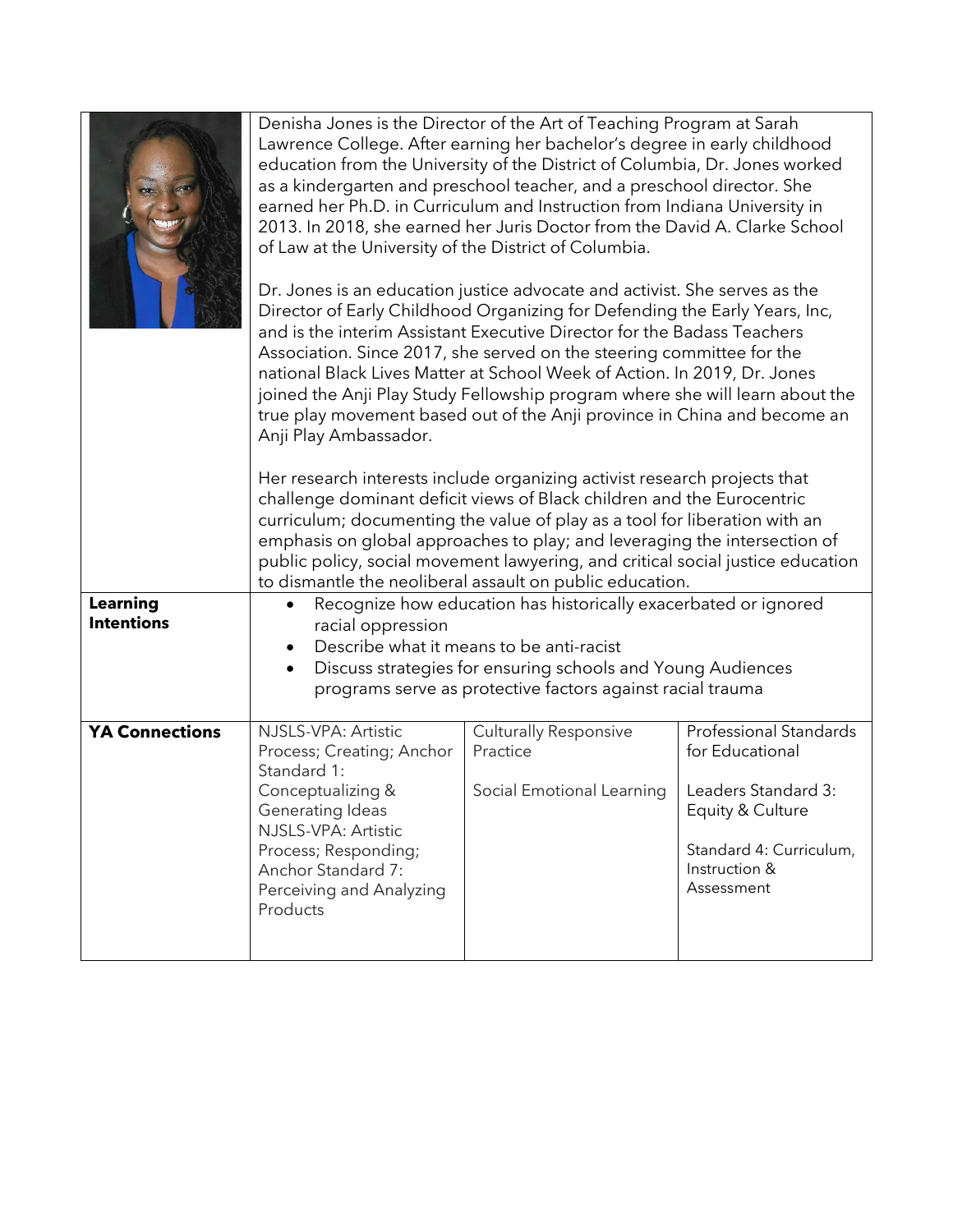| <b>Creative Curriculum Institute Series 2</b>     |                                                                                                                                                                                                                                                                                                                                                                                                                                                                                                                                                                                                                                                                                                                                                                       |                                                                                                                                                                                    |                                                               |                                                 |                                                                                                                                                                                                                                                                                                                                                                                                                                                                                                                                                                                                                                                                                                                                                                   |
|---------------------------------------------------|-----------------------------------------------------------------------------------------------------------------------------------------------------------------------------------------------------------------------------------------------------------------------------------------------------------------------------------------------------------------------------------------------------------------------------------------------------------------------------------------------------------------------------------------------------------------------------------------------------------------------------------------------------------------------------------------------------------------------------------------------------------------------|------------------------------------------------------------------------------------------------------------------------------------------------------------------------------------|---------------------------------------------------------------|-------------------------------------------------|-------------------------------------------------------------------------------------------------------------------------------------------------------------------------------------------------------------------------------------------------------------------------------------------------------------------------------------------------------------------------------------------------------------------------------------------------------------------------------------------------------------------------------------------------------------------------------------------------------------------------------------------------------------------------------------------------------------------------------------------------------------------|
| <b>Restorative Practices 101</b>                  |                                                                                                                                                                                                                                                                                                                                                                                                                                                                                                                                                                                                                                                                                                                                                                       |                                                                                                                                                                                    |                                                               |                                                 |                                                                                                                                                                                                                                                                                                                                                                                                                                                                                                                                                                                                                                                                                                                                                                   |
| <b>January 18, 25, &amp;</b><br><b>February 1</b> | $4:00-$<br>5:30                                                                                                                                                                                                                                                                                                                                                                                                                                                                                                                                                                                                                                                                                                                                                       | Creative<br>Curriculum<br>Institute:<br>Restorative<br>Practices 101<br>with<br>Creative                                                                                           | Culturally<br>Responsive<br>Arts<br>Education &<br><b>SEL</b> | <b>CCP</b><br>teaching<br>artists &<br>teachers | <b>Session 1</b><br><b>Registration Link</b><br><b>Session 2</b><br><b>Registration Link</b><br><b>Session 3</b>                                                                                                                                                                                                                                                                                                                                                                                                                                                                                                                                                                                                                                                  |
|                                                   |                                                                                                                                                                                                                                                                                                                                                                                                                                                                                                                                                                                                                                                                                                                                                                       | Praxis                                                                                                                                                                             |                                                               |                                                 | <b>Registration Link</b>                                                                                                                                                                                                                                                                                                                                                                                                                                                                                                                                                                                                                                                                                                                                          |
| <b>Program Description</b>                        |                                                                                                                                                                                                                                                                                                                                                                                                                                                                                                                                                                                                                                                                                                                                                                       | experience for Young Audiences staff, teaching artists, classroom<br>repairing harm when harm is caused.                                                                           |                                                               |                                                 | Description RESTORATIVE PRACTICES 101 is an in-depth art-based<br>teachers, arts specialists, and educational leaders. The series will allow<br>participants to connect with nationally recognized best practices on<br>restorative practices and approaches. Participants will gain applicable<br>tools for creating restorative practices in learning spaces on a personal<br>and professional level. Participants will explore relational core values,<br>intersections of empathy, vulnerability, and shame, as well as imagine<br>learning environments that prioritize safe, special/sacred, and creative<br>place making. The knowledge, skills, and tools gathered through each<br>session will also introduced strategies to identify a clear pathway of |
|                                                   | Nia Eubanks-Dixon is the founder and creator of Creative Praxis. Mrs.<br>Eubanks-Dixon is an international master trainer/facilitator, counselor,<br>professional dancer/storyteller, teacher, and a therapeutic restorative<br>community artist. Mrs. Eubanks-Dixon is certified in life coaching, brief<br>therapy counseling, crisis intervention, the dialogic process,<br>restorative practices, interactive mediation, restorative arts, trauma<br>healing, trauma informed spaces as well as de-escalation techniques.<br>In 2002, she received her BFA in Dance Education from the University<br>of the Arts in Philadelphia. In 2017 she received her Master's Degree<br>in Urban Studies with a concentration in Community Arts from Eastern<br>University. |                                                                                                                                                                                    |                                                               |                                                 |                                                                                                                                                                                                                                                                                                                                                                                                                                                                                                                                                                                                                                                                                                                                                                   |
|                                                   |                                                                                                                                                                                                                                                                                                                                                                                                                                                                                                                                                                                                                                                                                                                                                                       | Mrs. Eubanks-Dixon has worked with and trained national and<br>1199C Training and Upgrading Fund, Jill Scotts Blues Babe<br>Foundation, Jobs for the Future, and Urban Bush Women. |                                                               |                                                 | international organizations including The American Friends Service<br>Committee where she is currently working as the Youth Director for<br>International and US programs. She has also worked with District<br>Mrs. Eubanks-Dixon has had the opportunity to study under master<br>facilitators and teachers including Dr. Nathan Corbitt, Linda McClain,                                                                                                                                                                                                                                                                                                                                                                                                        |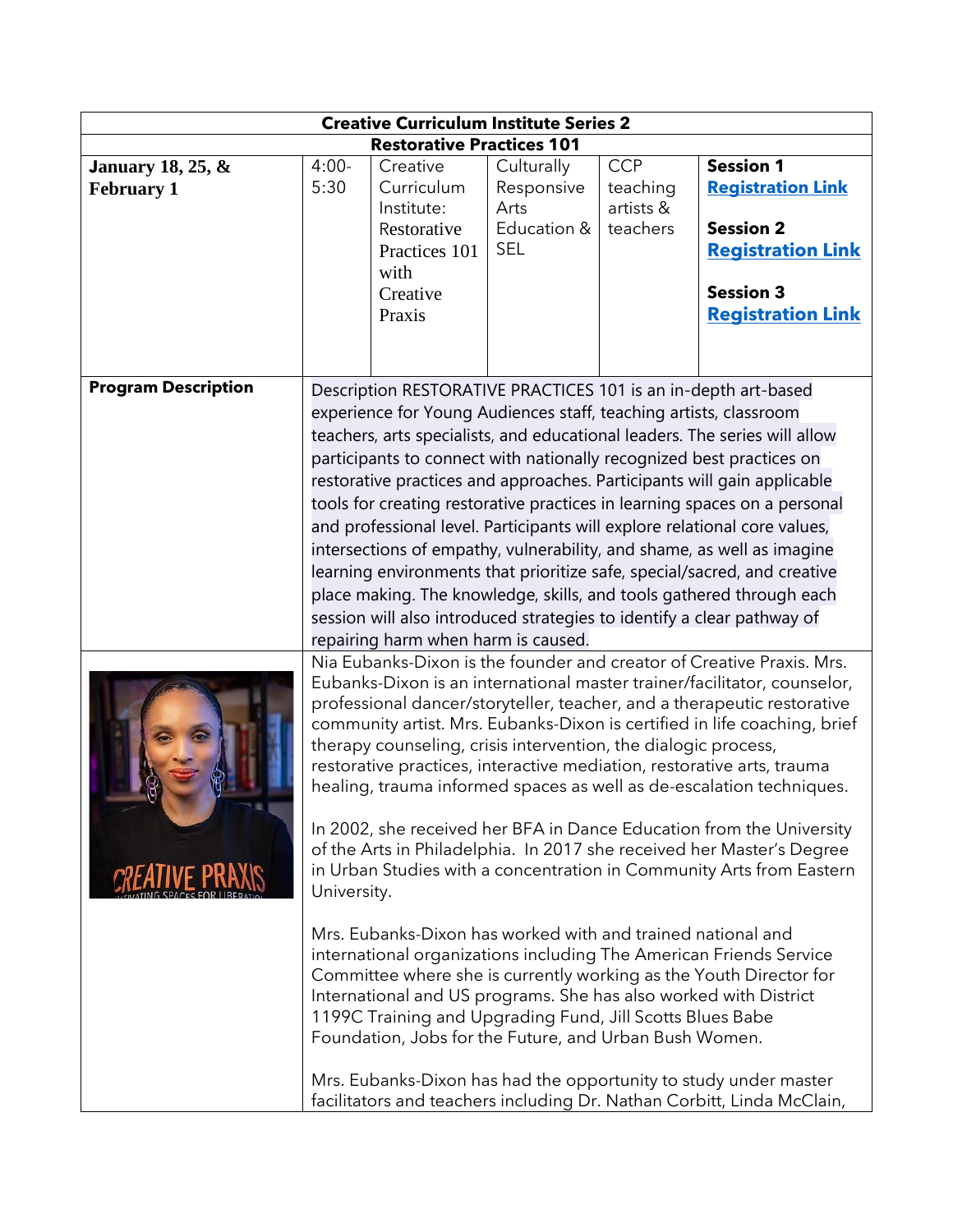|                            | Rev. Dr. Clarence and Geri Pemberton, Jeannine Osuande, Baba<br>Chuck Davis and Jawole Zollar. She has developed a teaching and<br>facilitation approach that is arts-integrated, trauma-informed,<br>community based, anti-racist/decolonizing, and restorative.                                                                                                                                    |                                                                          |                                                                                                                                                      |  |  |
|----------------------------|------------------------------------------------------------------------------------------------------------------------------------------------------------------------------------------------------------------------------------------------------------------------------------------------------------------------------------------------------------------------------------------------------|--------------------------------------------------------------------------|------------------------------------------------------------------------------------------------------------------------------------------------------|--|--|
| <b>Learning Intentions</b> | Identify qualities of self, relational and teaching and learning<br>core values.<br>Engage with the continuum of empathy and shame.<br>Recognize the ways shame shows up through behavior and<br>feelings.<br>Identify and implement daily restorative practices for self and<br>students.<br>Discuss strategies for ensuring schools and Young Audiences<br>programs include restorative practices. |                                                                          |                                                                                                                                                      |  |  |
| <b>YA Connections</b>      | NJSLS-VPA: Artistic<br>Process; Creating;<br>Anchor Standard 1:<br>Conceptualizing &<br>Generating Ideas<br>NJSLS-VPA: Artistic<br>Process; Responding;<br>Anchor Standard 7:<br>Perceiving and<br><b>Analyzing Products</b>                                                                                                                                                                         | <b>Culturally Responsive</b><br>Practice<br>Social Emotional<br>Learning | Professional<br>Standards for<br>Educational<br>Leaders Standard 3:<br>Equity & Culture<br>Standard 4:<br>Curriculum,<br>Instruction &<br>Assessment |  |  |

| <b>Creative Curriculum Institute Series 3</b>                                    |                                                                                                                                                                                                                                              |                                                                                                                                                                                                                            |                                                               |                                                 |                                                                                                                                              |  |
|----------------------------------------------------------------------------------|----------------------------------------------------------------------------------------------------------------------------------------------------------------------------------------------------------------------------------------------|----------------------------------------------------------------------------------------------------------------------------------------------------------------------------------------------------------------------------|---------------------------------------------------------------|-------------------------------------------------|----------------------------------------------------------------------------------------------------------------------------------------------|--|
| <b>Intersections &amp; Crossroads (Addressing Intersectionality of Identity)</b> |                                                                                                                                                                                                                                              |                                                                                                                                                                                                                            |                                                               |                                                 |                                                                                                                                              |  |
| <b>April 19, 26 and</b><br>May 3                                                 | $4:00-$<br>5:30                                                                                                                                                                                                                              | Creative<br>Curriculum<br>Institute:<br>Intersections &<br>Crossroads<br>(Addressing<br>Intersectionality<br>of Identity) with<br>Garden State<br><b>Equality Betsy</b><br>Erbaugh & Kate<br>Okeson (Make<br>it Better for | Culturally<br>Responsive<br>Arts<br>Education &<br><b>SEL</b> | <b>CCP</b><br>teaching<br>artists &<br>teachers | <b>Session 1</b><br><b>Registration Link</b><br><b>Session 2</b><br><b>Registration Link</b><br><b>Session 3</b><br><b>Registration Link</b> |  |
|                                                                                  |                                                                                                                                                                                                                                              | Youth)                                                                                                                                                                                                                     |                                                               |                                                 |                                                                                                                                              |  |
| Program<br><b>Description</b>                                                    | Intersections & Crossroads: (Addressing Intersectionality of Identities)<br>provides an opportunity for an interactive discussion surrounding the various<br>challenges of having multiple minority identities, including but not limited to |                                                                                                                                                                                                                            |                                                               |                                                 |                                                                                                                                              |  |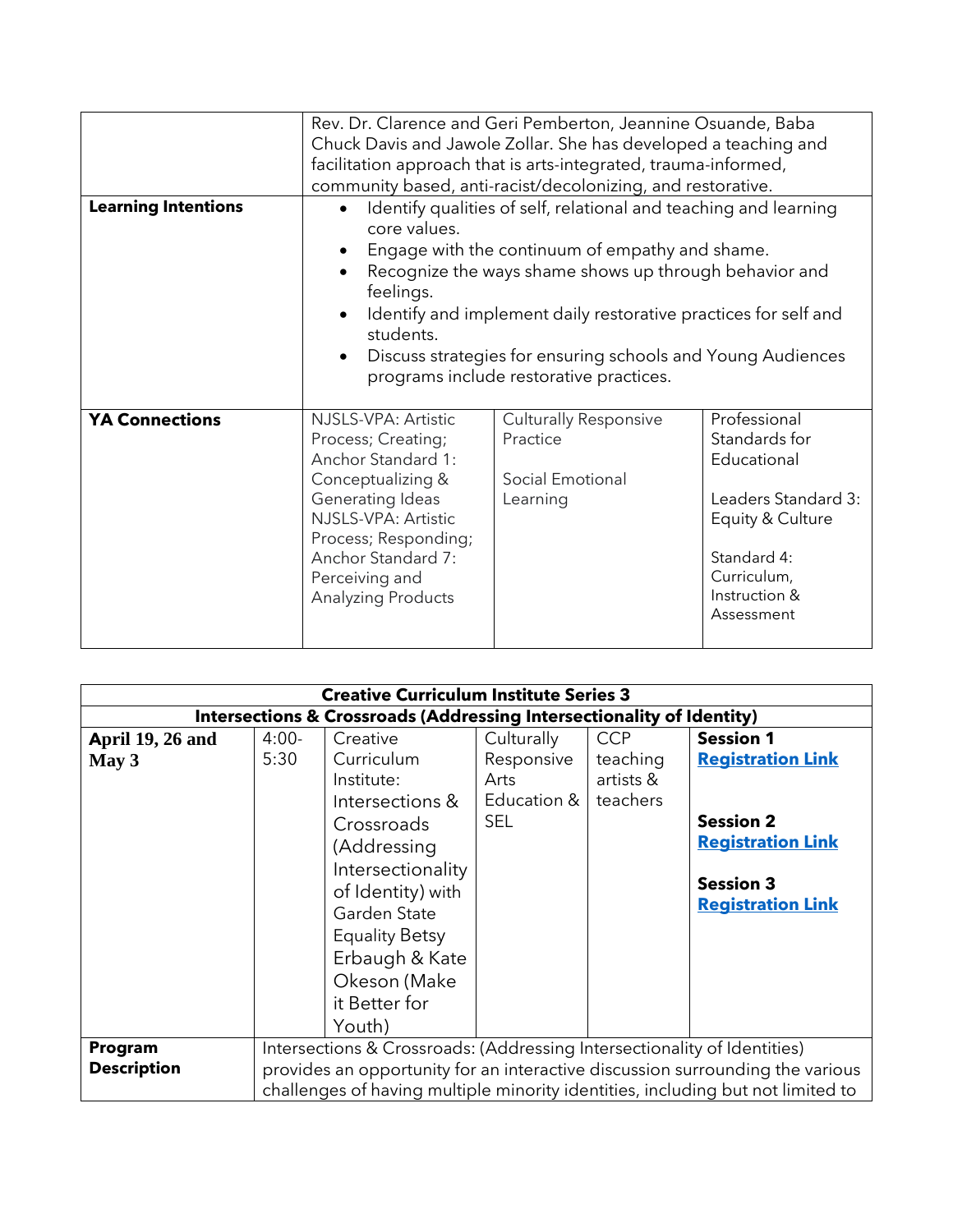|                            | race, gender & gender identity, sexual orientation, country of origin, religion,<br>and ability. The discussion highlights the role the media and other social |  |  |  |  |
|----------------------------|----------------------------------------------------------------------------------------------------------------------------------------------------------------|--|--|--|--|
|                            | influences have in marginalizing vulnerable populations, even within already                                                                                   |  |  |  |  |
|                            | marginalized communities. Discussion also covers, privilege, power, cultural                                                                                   |  |  |  |  |
|                            | appropriation, implicit bias, and micro and macro aggressions. The                                                                                             |  |  |  |  |
|                            | workshop closes with strategies on how to make schools, communities, GSAs                                                                                      |  |  |  |  |
|                            | and other spaces more inclusive of various identities, and how to celebrate                                                                                    |  |  |  |  |
|                            | diversity in more sensitive ways.                                                                                                                              |  |  |  |  |
|                            | Betsy Erbaugh is a sociologist, Associate Professor and university program                                                                                     |  |  |  |  |
|                            | chair specializing in community-based research on women's and LGBTQ+                                                                                           |  |  |  |  |
|                            | health and well-being. She has taught sociology, gender studies, public                                                                                        |  |  |  |  |
|                            | health, and American studies courses at universities in New Jersey, Indiana,                                                                                   |  |  |  |  |
|                            | Iowa and New Mexico. In partnership with Garden State Equality, Make It                                                                                        |  |  |  |  |
|                            | Better for Youth, GLSEN, and local educators, she is lead investigator of a<br>study on LGBTQ-inclusive curricula, school climate and student well-being.      |  |  |  |  |
|                            | She regularly trains NJ educators on LGBTQ-inclusive pedagogy and                                                                                              |  |  |  |  |
|                            | provides comprehensive sexual health education to high school and                                                                                              |  |  |  |  |
|                            | university students. Dr. Erbaugh has presented her work at meetings of the                                                                                     |  |  |  |  |
|                            | American Public Health Association, the American Sociological Association,                                                                                     |  |  |  |  |
|                            | the National Women's Studies Association, the Society for the Study of Social                                                                                  |  |  |  |  |
|                            | Problems, the International Network for Social Network Analysis, the Race,                                                                                     |  |  |  |  |
|                            | Gender and Class Conference at SUNO, and the Los Angeles Queer Studies                                                                                         |  |  |  |  |
|                            | Conference, among other fora. Her work appears in interdisciplinary journals                                                                                   |  |  |  |  |
|                            | and edited volumes including Social Science Research; Race, Gender and                                                                                         |  |  |  |  |
|                            | Class; Practical Pediatric and Adolescent Gynecology; and Gender Violence:                                                                                     |  |  |  |  |
|                            | Interdisciplinary Perspectives.                                                                                                                                |  |  |  |  |
|                            | Kate Okeson (she/her) is co-founder and program director of Make It Better                                                                                     |  |  |  |  |
|                            | for Youth, the Monmouth County Consortium for Lesbian, Gay, Bisexual,                                                                                          |  |  |  |  |
|                            | Transgender, Queen & Questioning Youth, where she organizes people and                                                                                         |  |  |  |  |
|                            | resources to affirm and accept our young LGBTQ+ community though                                                                                               |  |  |  |  |
|                            | education, outreach, and social opportunities. Over the last several years,<br>MIB4Y has focused intently on educator-to-teacher initiatives, including the    |  |  |  |  |
|                            | development of a pilot curriculum pathway for NJ's LGBTQ+ Inclusive                                                                                            |  |  |  |  |
|                            | Curriculum legislation, and providing training to school districts on inclusive                                                                                |  |  |  |  |
|                            | education practices and approaches.                                                                                                                            |  |  |  |  |
|                            |                                                                                                                                                                |  |  |  |  |
|                            | Kate's work kin education comes from her 20+ year career as an art educator                                                                                    |  |  |  |  |
|                            | and artist sin NJ who focuses on bringing inquiry driven processes and                                                                                         |  |  |  |  |
|                            | exploration to the classroom. In her work as a studio arts teacher, she attends                                                                                |  |  |  |  |
|                            | to the discipline of creative and critical thoughts as a means to ask beautiful                                                                                |  |  |  |  |
|                            | questions which lead to growth and actions.                                                                                                                    |  |  |  |  |
| <b>Learning Intentions</b> | Discuss challenges of living with multiple marginalized identities.                                                                                            |  |  |  |  |
|                            | Discuss manifestations and effects of privilege, implicit bias, micro-                                                                                         |  |  |  |  |
|                            | and macro-aggressions.                                                                                                                                         |  |  |  |  |
|                            | Cultivate inclusive pedagogies and learning spaces.                                                                                                            |  |  |  |  |
|                            | Engage hands-on with model LGBTQ-inclusive arts lesson and                                                                                                     |  |  |  |  |
|                            | discuss grade level adaptations.<br>Discuss role of LGBTQ-inclusive as a learning strategy.                                                                    |  |  |  |  |
|                            |                                                                                                                                                                |  |  |  |  |